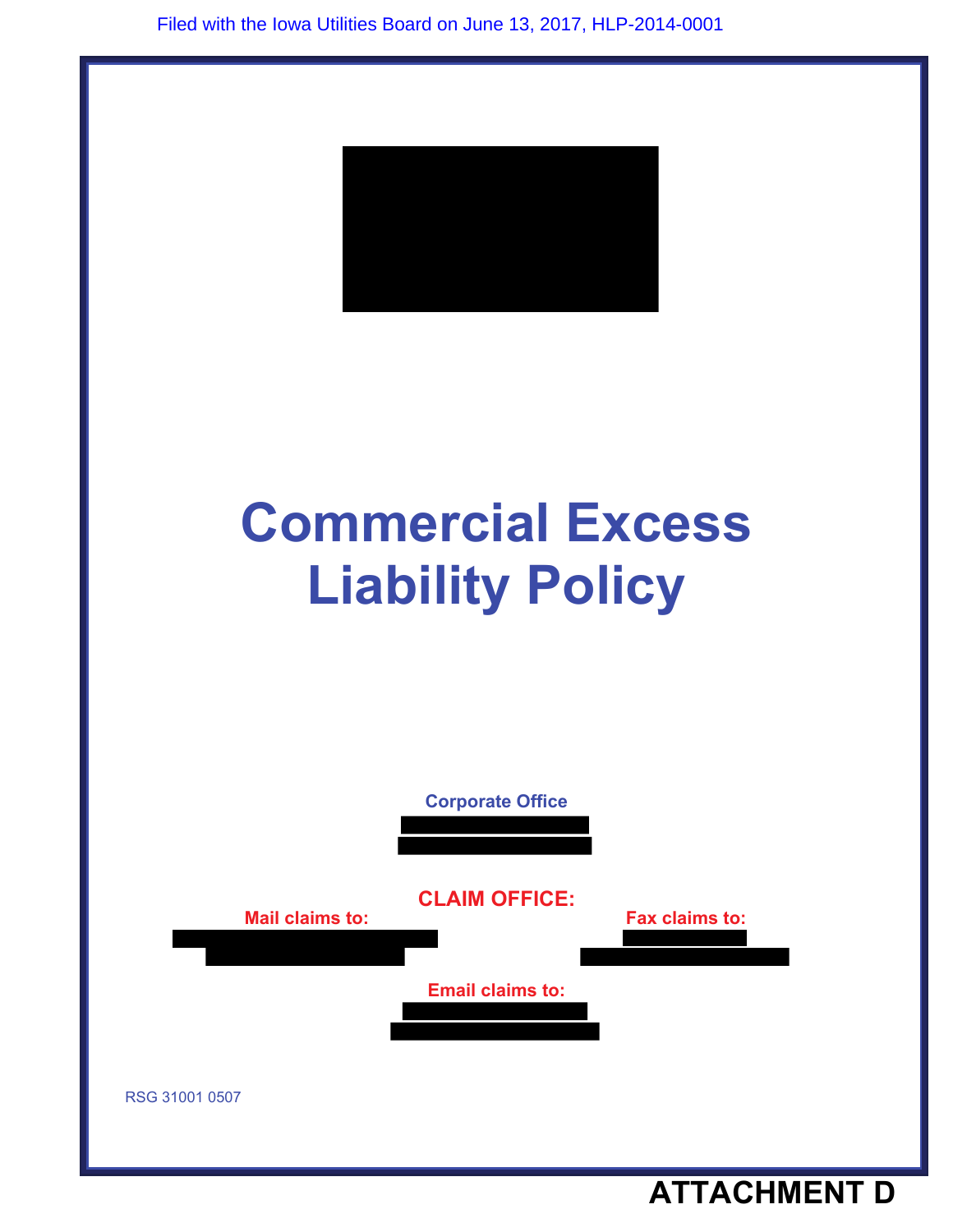|                                                                                                  | Filed with the Iowa Utilities Board on June 13, 2017, HLP-2014-0001                                               | <b>LIABILITY POLICY DECLARATIONS</b>                                                                  |  |
|--------------------------------------------------------------------------------------------------|-------------------------------------------------------------------------------------------------------------------|-------------------------------------------------------------------------------------------------------|--|
| <b>COMPANY NAME</b>                                                                              | THIS POLICY IS ISSUED BY THE COMPANY DESIGNATED BELOW:                                                            |                                                                                                       |  |
| <b>POLICY NUMBER:</b><br>NEW:<br><b>RENEWAL OF:</b>                                              | $\boxtimes$<br><b>NEW</b>                                                                                         | <b>PRODUCER</b><br><b>CODE NO:</b>                                                                    |  |
| <b>ITEM1</b><br><b>NAMED</b><br><b>INSURED</b><br><b>AND</b><br><b>MAILING</b><br><b>ADDRESS</b> | Dakota Access, LLC<br>Energy Transfer Crude Oil Company, LLC<br>8111 Westchester Drive<br><b>Dallas, TX 75225</b> | PRODUCER'S NAME AND ADDRESS                                                                           |  |
|                                                                                                  |                                                                                                                   |                                                                                                       |  |
| <b>ITEM2</b>                                                                                     | <b>COVERAGE:</b><br><b>EXCESS</b>                                                                                 |                                                                                                       |  |
| <b>ITEM3</b>                                                                                     | POLICY PERIOD<br><b>FROM</b> 5/15/2017<br>TO 5/15/2018                                                            | 12:01 A.M. STANDARD TIME AT THE ADDRESS OF THE NAMED INSURED                                          |  |
|                                                                                                  |                                                                                                                   | <b>LIMITS OF INSURANCE</b>                                                                            |  |
| <b>ITEM</b><br>4                                                                                 | <b>EACH OCCURRENCE</b>                                                                                            | <b>AGGREGATE WHERE APPLICABLE</b>                                                                     |  |
| <b>LIMITS</b><br><b>AND</b>                                                                      | \$10,000,000                                                                                                      | \$10,000,000                                                                                          |  |
| <b>PREMIUM</b>                                                                                   | <b>PREMIUM</b>                                                                                                    |                                                                                                       |  |
|                                                                                                  | <b>Premium Excluding Terrorism</b><br><b>Terrorism Premium</b><br><b>Total Premium</b>                            |                                                                                                       |  |
|                                                                                                  | $\boxtimes$ FLAT                                                                                                  | AUDITABLE - SEE PREMIUM COMPUTATION ENDORSEMENT                                                       |  |
| <b>ITEM</b><br>5                                                                                 |                                                                                                                   | ENDORSEMENTS ATTACHED: Policy Jacket: RSG 31001 0507, Schedule of Underlying Insurance-RSG 30002 0803 |  |

SEE SCHEDULE OF POLICY ATTACHMENTS AND FORMS

Date Issued June 12, 2017 Countersigned By Authorized Representative WT

RSG 30001 1003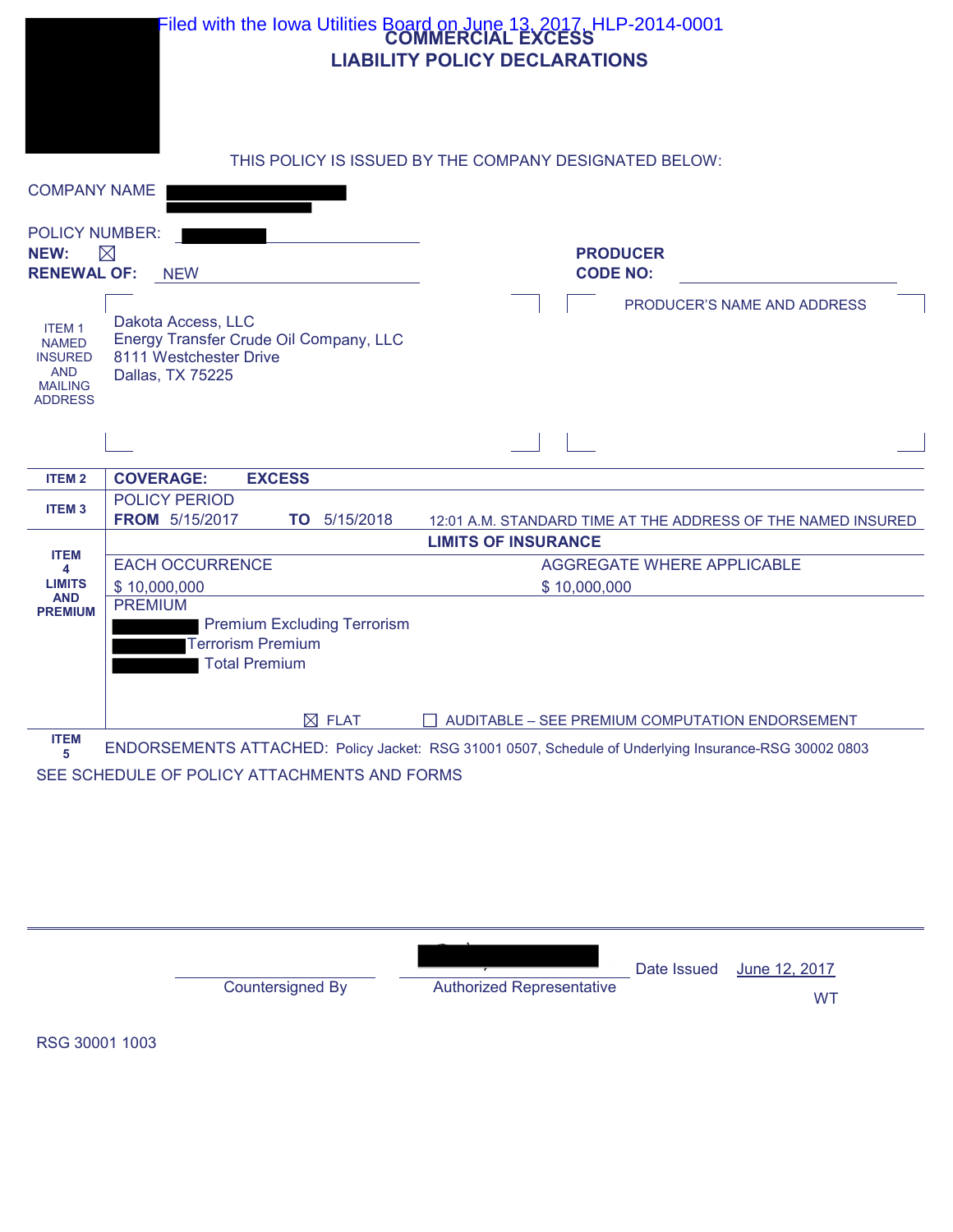# **COMMERCIAL EXCESS LIABILITY POLICY DECLARATIONS**

POLICY NO.

п

# ITEM 6. SCHEDULE OF UNDERLYING INSURANCE

| <b>Type of Policy</b>   | <b>Insurer</b> | <b>Applicable Limit</b>                                                                                                      |
|-------------------------|----------------|------------------------------------------------------------------------------------------------------------------------------|
| <b>EXCESS LIABILITY</b> |                | \$10,000,000 EACH OCCURRENCE AND IN THE<br>AGGREGATE WHERE APPLICABLE EXCESS<br>UNDERLYING AND/OR SELF-INSURED<br>RETENTION. |
|                         |                |                                                                                                                              |
|                         |                |                                                                                                                              |
|                         |                |                                                                                                                              |
|                         |                |                                                                                                                              |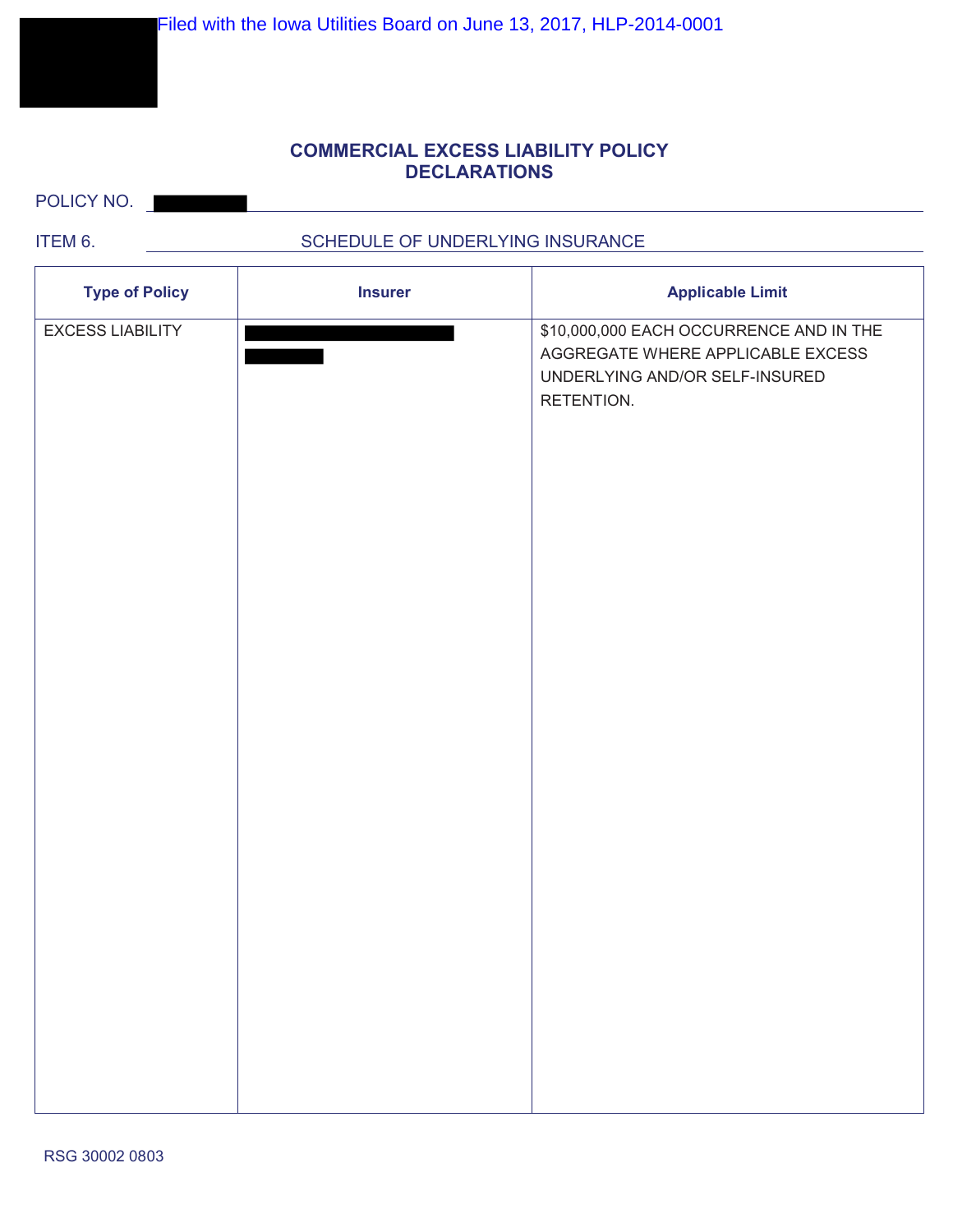| Policy Number: |                                   |
|----------------|-----------------------------------|
| Insurer:       |                                   |
|                | Named Insured: Dakota Access, LLC |

# **NOTICE - DISCLOSURE OF TERRORISM PREMIUM**

This Coverage Part/Policy covers certain losses caused by terrorism. In accordance with the federal Terrorism Risk Insurance Act, as amended, we are required to provide you with a notice disclosing the portion of your premium, if any, attributable to the coverage for terrorist acts certified under the Terrorism Risk Insurance Act.

As defined in Section 102(1) of the Act: The term "act of terrorism" means any act or acts that are certified by the Secretary of the Treasury – in consultation with the Secretary of Homeland Security, and the Attorney General of the United States – to be an act of terrorism; to be a violent act or an act that is dangerous to human life, property, or infrastructure; to have resulted in damage within the United States, or outside the United States in the case of certain air carriers or vessels or the premises of a United States mission; and to have been committed by an individual or individuals as part of an effort to coerce the civilian population of the United States or to influence the policy or affect the conduct of the United States Government by coercion.

### **DISCLOSURE OF PREMIUM**

The portion of your premium for the policy term attributable to coverage for terrorist acts certified under the Act is

 $$$   $\vert$ 

In any case, if the insured rejects terrorism coverage in any scheduled underlying policy, this policy is written to exclude terrorism.

### **DISCLOSURE OF FEDERAL PARTICIPATION IN PAYMENT OF TERRORISM LOSSES**

The United States Government, Department of Treasury, will pay a share of terrorism losses insured under the federal program. Under the formula, the United States Government generally reimburses 85% through 2015; 84% beginning on January 1, 2016; 83% beginning on January 1, 2017; 82% beginning on January 1, 2018; 81% beginning on January 1, 2019 and 80% beginning on January 1, 2020, of covered terrorism losses that exceeds the applicable **Insurer** retention. However, if aggregate insured losses attributable to terrorist acts certified under the Terrorism Risk Insurance Act exceed \$100 billion in a calendar year, the Treasury shall not make any payment for any portion of the amount of such losses that exceeds \$100 billion.

### **CAP INSURER PARTICIPATION IN PAYMENT OF TERRORISM LOSSES**

If aggregate insured losses attributable to terrorist acts certified under the Terrorism Risk Insurance Act exceed \$100 billion in a calendar year and we have met our insurer deductible under the Terrorism Risk Insurance Act, we will not be liable for the payment of any portion of the amount of such losses that exceeds \$100 billion, and in such case insured losses up to that amount are subject to pro rata allocation in accordance with procedures established by the Secretary of Treasury.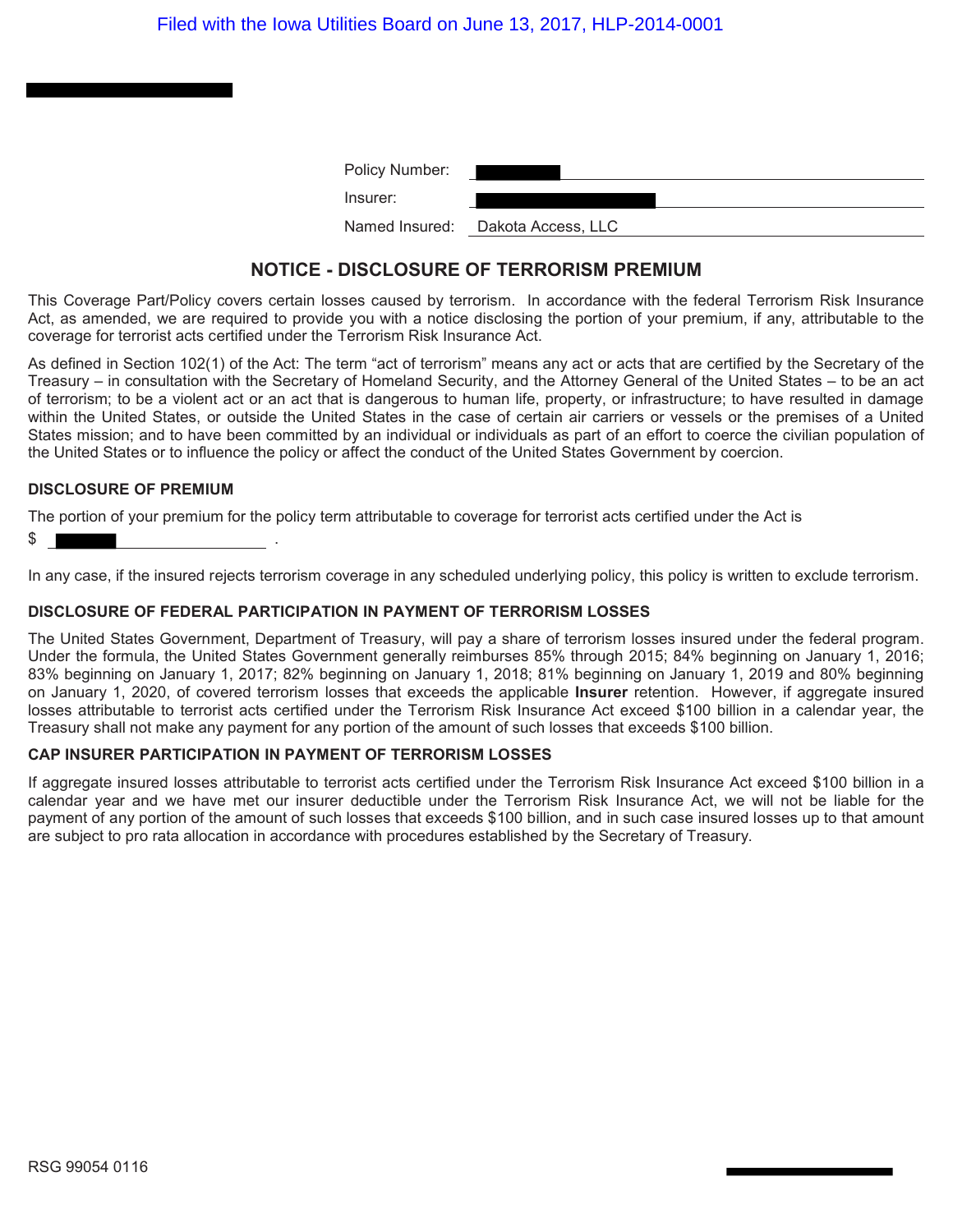# **SCHEDULE OF POLICY ATTACHMENTS AND FORMS**

| <b>Form Number</b> | <b>Form Title</b>                             | Comment |
|--------------------|-----------------------------------------------|---------|
| RSG 99054 0116     | Notice - Disclosure of Terrorism Premium      |         |
| RSG 99022 0415     | <b>State Fraud Statement</b>                  |         |
| RSG 99014 0816     | <b>Texas Important Notice</b>                 |         |
| RSG 36003 0904     | Absolute Asbestos Exclusion                   |         |
| RSG 36043 0807     | <b>Excess Coverage Limitation Endorsement</b> |         |
| RSG 36111 1013     | Noncontributory - Amended Other Insurance     |         |
| RSG 33010 0803     | <b>Texas Amendatory Endorsement</b>           |         |
| RSG 36037 0116     | Uninsured Underinsured Motorist Exclusion     |         |
| RSG 94083 0306     | Waiver of Subrogation                         |         |
| RSG 36044 0404     | <b>War Liability Exclusion</b>                |         |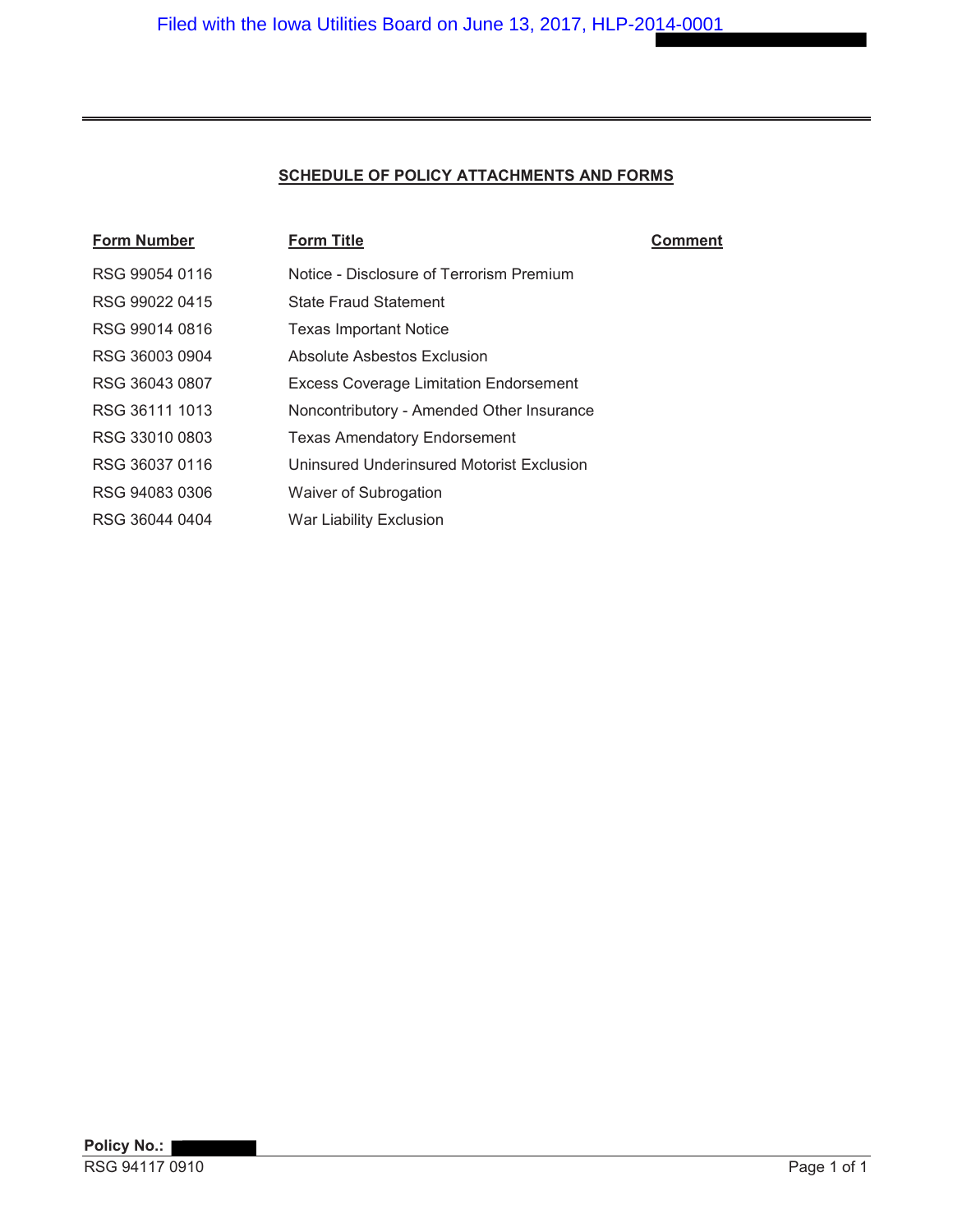# **State Fraud Statements Fraud Statements – Signature Required for New York Only**

### **ARKANSAS, LOUISIANA, RHODE ISLAND, TEXAS AND WEST VIRGINIA FRAUD STATEMENT**

Any person who knowingly presents a false or fraudulent claim for payment of a loss or benefit or knowingly presents false information in an application for insurance is guilty of a crime and may be subject to fines and confinement in prison.

### **ALASKA FRAUD STATEMENT**

A person who knowingly and with intent to injure, defraud, or deceive an insurance company files a claim containing false, incomplete, or misleading information may be prosecuted under state law.

### **ALABAMA FRAUD STATEMENT**

Any person who knowingly presents a false or fraudulent claim for payment of a loss or benefit or who knowingly presents false information in an application for insurance is guilty of a crime and may be subject to restitution fines or confinement in prison, or any combination thereof.

### **ARIZONA FRAUD STATEMENT**

For your protection Arizona law requires the following statement to appear on this form. Any person who knowingly presents a false or fraudulent claim for payment of a loss is subject to criminal and civil penalties.

### **CALIFORNIA FRAUD STATEMENT**

For your protection, California law requires that you be made aware of the following: Any person who knowingly presents false or fraudulent claim for the payment of a loss is guilty of a crime and may be subject to fines and confinement in state prison.

### **COLORADO FRAUD STATEMENT**

It is unlawful to knowingly provide false, incomplete, or misleading facts or information to an insurance company for the purpose of defrauding or attempting to defraud the company. Penalties may include imprisonment, fines, denial of insurance, and civil damages. Any insurance company or agent of an insurance company who knowingly provides false, incomplete, or misleading facts or information to a policyholder or claimant for the purpose of defrauding or attempting to defraud the policyholder or claimant with regard to a settlement or award payable from insurance proceeds shall be reported to the Colorado division of insurance within the department of regulatory agencies.

### **DELAWARE FRAUD STATEMENT**

Any person who knowingly, and with intent to injure, defraud or deceive any insurer, files a statement of claim containing any false, incomplete or misleading information is guilty of a felony.

### **DISTRICT OF COLUMBIA FRAUD STATEMENT**

**WARNING:** It is a crime to provide false, or misleading information to an insurer for the purpose of defrauding the insurer or any other person. Penalties include imprisonment and/or fines. In addition, an insurer may deny insurance benefits if false information materially related to a claim was provided by the applicant.

### **FLORIDA FRAUD STATEMENT**

Any person who knowingly and with intent to injure, defraud or deceive any insurer, files a statement of claim or an application containing any false, incomplete, or misleading information is guilty of a felony of the third degree.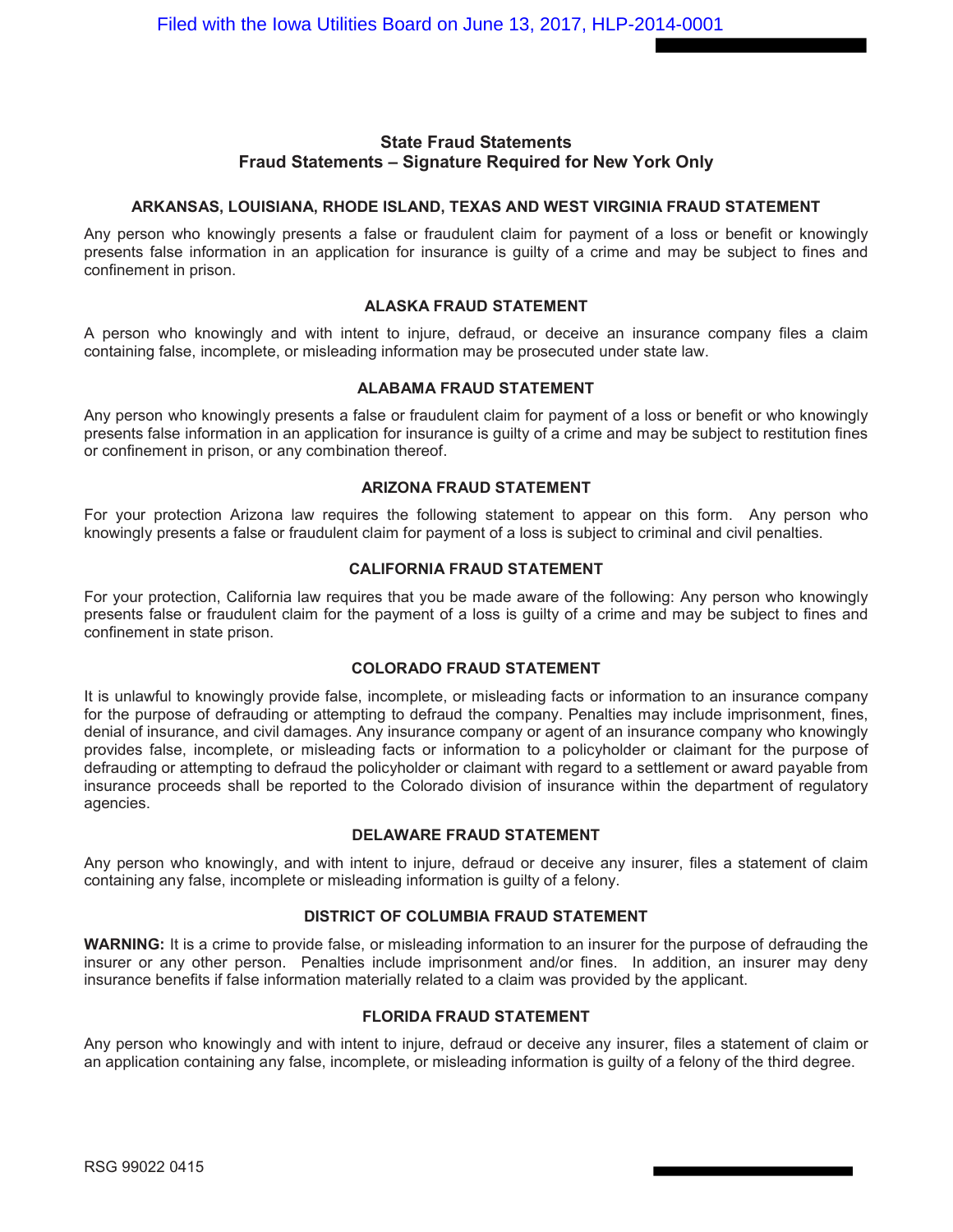### **HAWAII FRAUD STATEMENT**

For your protection, Hawaii law requires you to be informed that any person who presents a fraudulent claim for payment of a loss or benefit is guilty of a crime punishable by fines or imprisonment, or both.

### **IDAHO FRAUD STATEMENT**

Any person who knowingly, and with intent to defraud or deceive any insurance company, files a statement of claim containing any false, incomplete or misleading information is guilty of a felony.

### **INDIANA FRAUD STATEMENT**

Any person who knowingly and with intent to defraud an insurer files a statement of claim containing any false, incomplete, or misleading information commits a felony.

### **KANSAS FRAUD STATEMENT**

Any person who, knowingly and with intent to defraud, presents, causes to be presented or prepares with knowledge or belief that it will be presented to or by an insurer, purported insurer, broker or any agent thereof, any written statement as part of, or in support of, an application for the issuance of, or the rating of an insurance policy for personal or commercial insurance, or a claim for payment or other benefit pursuant to an insurance policy for commercial or personal insurance which such person knows to contain materially false information concerning any fact material thereto; or conceals, for the purpose of misleading, information concerning any fact material thereto commits a fraudulent insurance act.

### **KENTUCKY FRAUD STATEMENT**

Any person who knowingly and with intent to defraud any insurance company or other person files an application for insurance containing any materially false information or conceals, for the purpose of misleading, information concerning any fact material thereto commits a fraudulent insurance act, which is a crime.

### **MAINE FRAUD STATEMENT**

It is a crime to knowingly provide false, incomplete or misleading information to an insurance company for the purpose of defrauding the company. Penalties may include imprisonment, fines or a denial of insurance benefits.

### **MARYLAND FRAUD STATEMENT**

Any person who knowingly or willfully presents a false or fraudulent claim for payment of a loss or benefit or who knowingly or willfully presents false information in an application for insurance is guilty of a crime and may be subject to fines and confinement in prison.

### **MINNESOTA FRAUD STATEMENT**

Any person who files a claim with intent to defraud or helps commit a fraud against an insurer is guilty of a crime.

### **NEW HAMPSHIRE FRAUD STATEMENT**

Any person who, with a purpose to injure, defraud or deceive any insurance company, files a statement of claim containing any false, incomplete or misleading information is subject to prosecution and punishment for insurance fraud, as provided in RSA 638:20.

### **NEW JERSEY FRAUD STATEMENT**

Any person who includes any false or misleading information on an application for an insurance policy is subject to criminal and civil penalties.

### **NEW MEXICO FRAUD STATEMENT**

Any person who knowingly presents a false or fraudulent claim for payment of a loss or benefit or knowingly presents false information in an application for insurance is guilty of a crime and may be subject to civil fines and criminal penalties.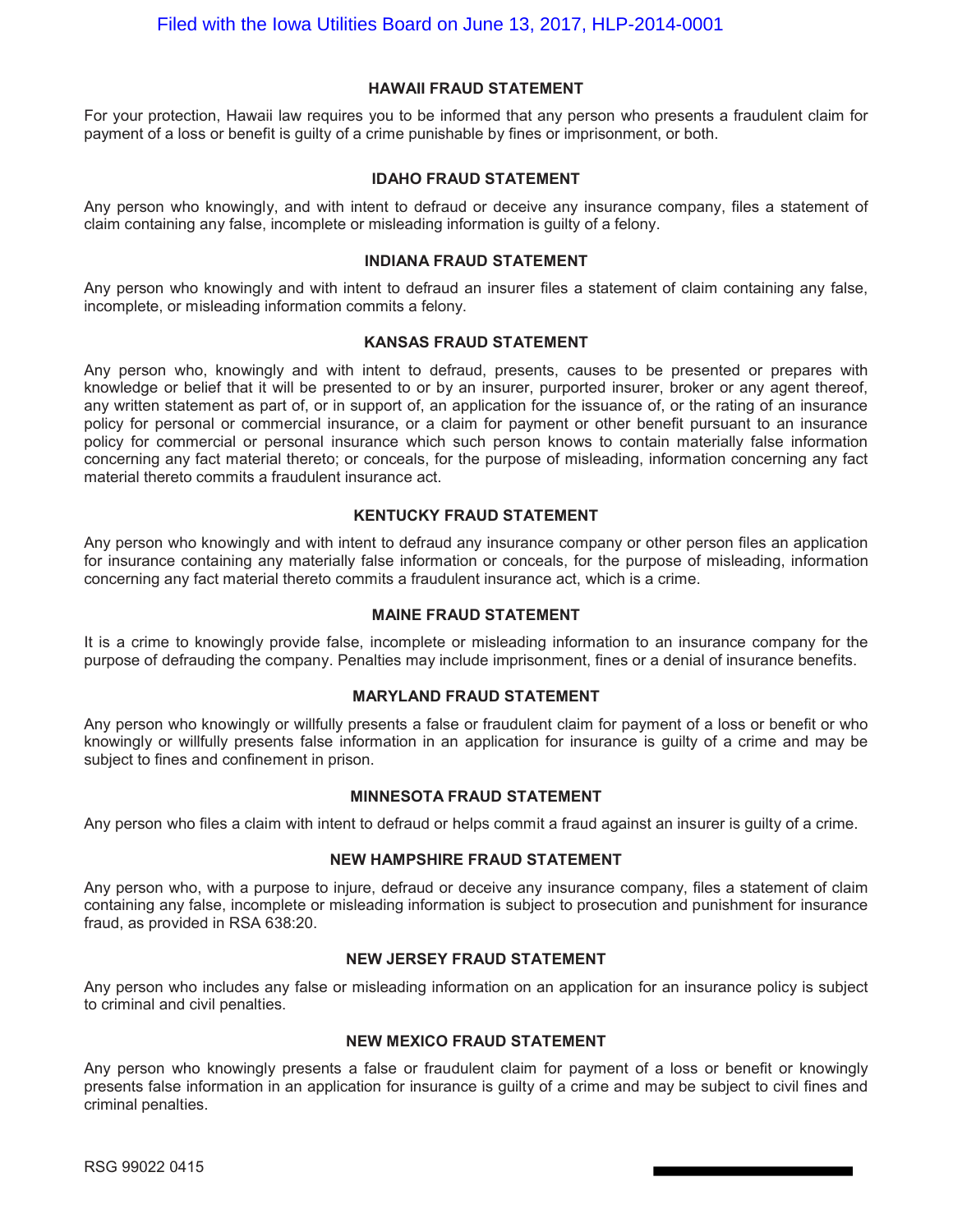# Filed with the Iowa Utilities Board on June 13, 2017, HLP-2014-0001

### **OHIO FRAUD STATEMENT**

Any person who, with intent to defraud or knowing that he is facilitating a fraud against an insurer, submits an application or files a claim containing a false or deceptive statement is guilty of insurance fraud.

### **OKLAHOMA FRAUD STATEMENT**

**WARNING:** Any person who knowingly and with intent to injure, defraud, or deceive any insurer, makes any claim for the proceeds of an insurance policy containing any false, incomplete or misleading information is guilty of a felony.

### **OREGON FRAUD STATEMENT**

Any person who knowingly presents a false or fraudulent claim for payment of a loss or benefit or knowingly presents materially false information in an application for insurance may be guilty of a crime and may be subject to fines and confinement in prison.

### **PENNSYLVANIA FRAUD STATEMENT**

Any person who knowingly and with intent to defraud any insurance company or other person files an application for insurance or statement of claim containing any materially false information, or conceals for the purpose of misleading, information concerning any fact material thereto commits a fraudulent insurance act, which is a crime and subjects such person to criminal and civil penalties.

### **PUERTO RICO FRAUD STATEMENT**

Any person who knowingly and with the intention of defrauding presents false information in an insurance application, or presents, helps, or causes the presentation of a fraudulent claim for the payment of a loss or any other benefit, or presents more than one claim for the same damage or loss, shall incur a felony and, upon conviction, shall be sanctioned for each violation by a fine of not less than five thousand dollars (\$5,000) and not more than ten thousand dollars (\$10,000), or a fixed term of imprisonment for three (3) years, or both penalties. Should aggravating circumstances be present, the penalty thus established may be increased to a maximum of five (5) years, if extenuating circumstances are present, it may be reduced to a minimum of two (2) years.

### **TENNESSEE, VIRGINIA, AND WASHINGTON FRAUD STATEMENT**

It is a crime to knowingly provide false, incomplete or misleading information to an insurance company for the purpose of defrauding the company. Penalties include imprisonment, fines and denial of insurance benefits.

### **SIGNATURE REQUIRED**

### **NEW YORK FRAUD STATEMENT**

Any person who knowingly and with intent to defraud any insurance company or other person files an application for insurance or statement of claim containing any materially false information, or conceals for the purpose of misleading, information concerning any fact material thereto, commits a fraudulent insurance act, which is a crime, and shall also be subject to a civil penalty not to exceed five thousand dollars and the stated value of the claim for each such violation.

Insured/Applicant/Claimant

By (Authorized Representative)

Title

Date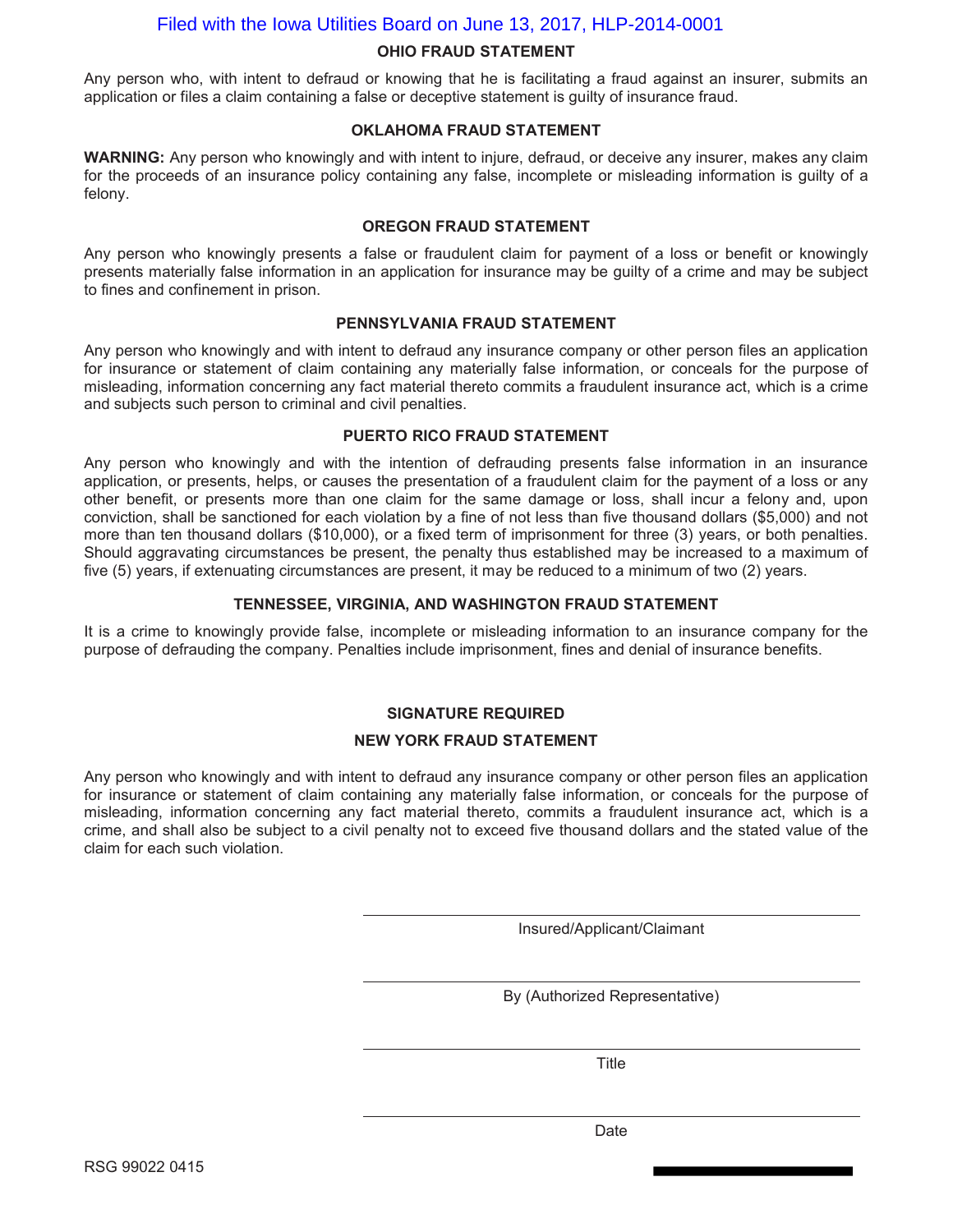# *IMPORTANT NOTICE*

### **IMPORTANT NOTICE**

To obtain information or make a complaint:

You may call **collect** for information or to make a complaint at:

You may also write to at:

You may contact the Texas Department of Insurance to obtain information on companies, coverages, rights or complaints at:

### **1-800-252-3439**

You may write the Texas Department of Insurance:

P.O. Box 149104 Austin, TX 78714-9104 FAX **#** (512) 490-1007 Web: http://www.tdi.texas.gov E-mail: ConsumerProtection@tdi.texas.gov

**PREMIUM OR CLAIM DISPUTES:** Should you have a dispute concerning your premium or about a claim you should contact the agent or the company first. If the dispute is not resolved, you may contact the Texas Department of Insurance.

**ATTACH THIS NOTICE TO YOUR POLICY:** This notice is for information only and does not become a part or condition of the attached document.

### **AVISO IMPORTANTE**

Para obtener informacion o para someter una queja:

Usted puede Ilamar al numero de telefono gratis de **para informacion** o para someter una queja al

Usted tambien puede escribir a



Puede comunicarse con el Departamento de Seguros de Texas para obtener informacion acerca de companias, coberturas, derechos o quejas al:

### **1-800-252-3439**

Puede escribir al Departamento de Seguros de Texas:

P.O. Box 149104 Austin, TX 78714-9104 FAX **#** (512) 490-1007 Web: http://www.tdi.texas.gov E-mail: ConsumerProtection@tdi.texas.gov

**DISPUTAS SOBRE PRIMAS O RECLAMOS**: Si tiene una disputa concerniente a su prima o a un reclamo, debe comunicarse con el agente o Ia compania primero. Si no se resuelve Ia disputa, puede entonces comunicarse con el departamento (TDI).

**UNA ESTE AVISO A SU POLIZA:** Este aviso es solo para proposito de informacion y no se convierte en parte o condicion del documento adjunto.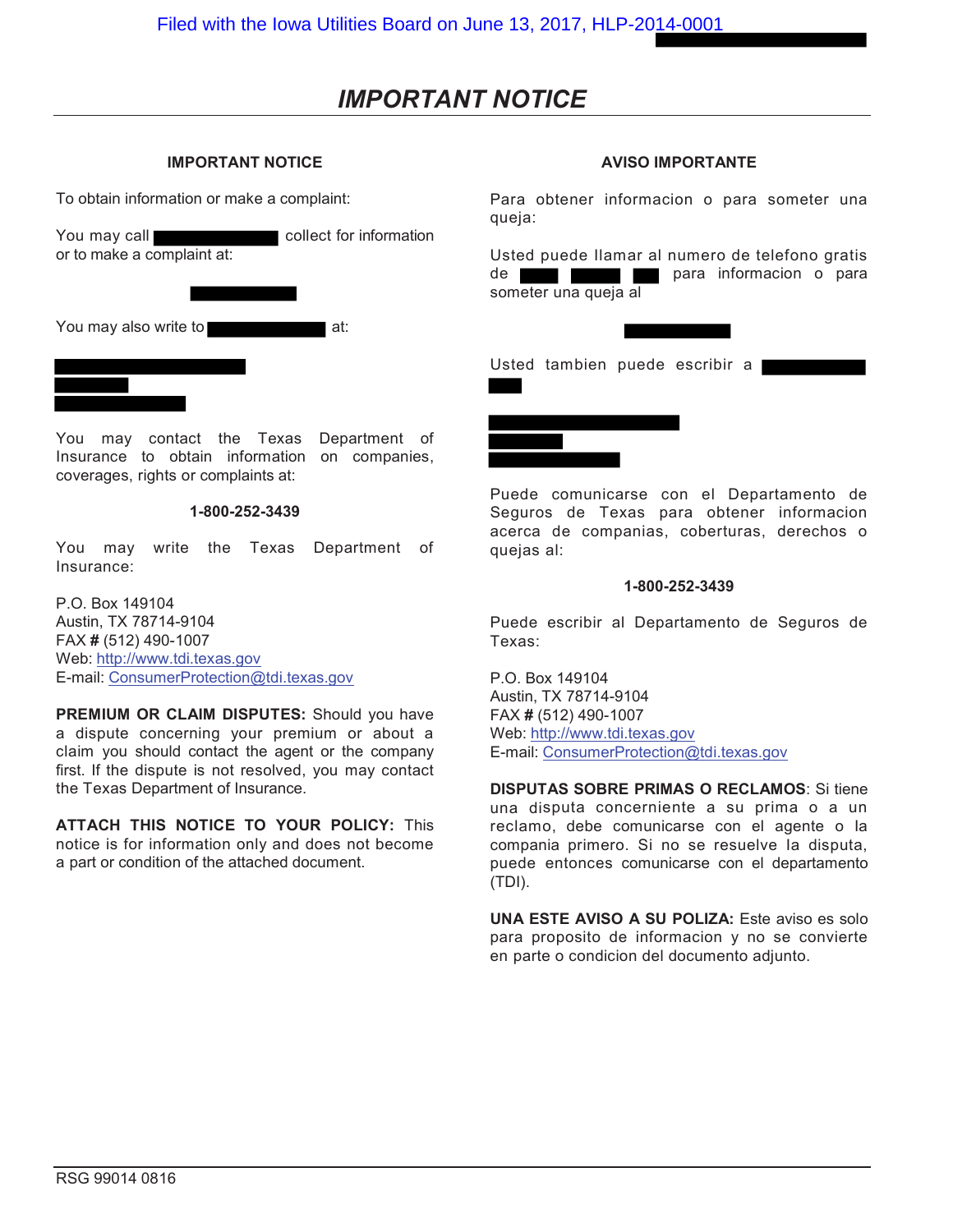# **ABSOLUTE ASBESTOS EXCLUSION**

This endorsement modifies insurance provided under the following:

### **Commercial Excess Liability Policy**

This insurance does not apply to:

- **1.** Any liability caused by, resulting from or arising out of asbestos, removal of asbestos, exposure to asbestos, or any products containing asbestos;
- **2.** The costs of abatement, mitigation, removal or disposal of asbestos;
- **3.** Any supervision, instructions, recommendations, warnings or advice given or which should have been given in connection with items **1.** or **2.** above; and
- **4.** Any obligation to share damages with or repay someone else who must pay damages in connection with items **1.**, **2.**, or **3.** above.

This endorsement effective 5/15/2017 forms part of Policy Number issued to Dakota Access, LLC by I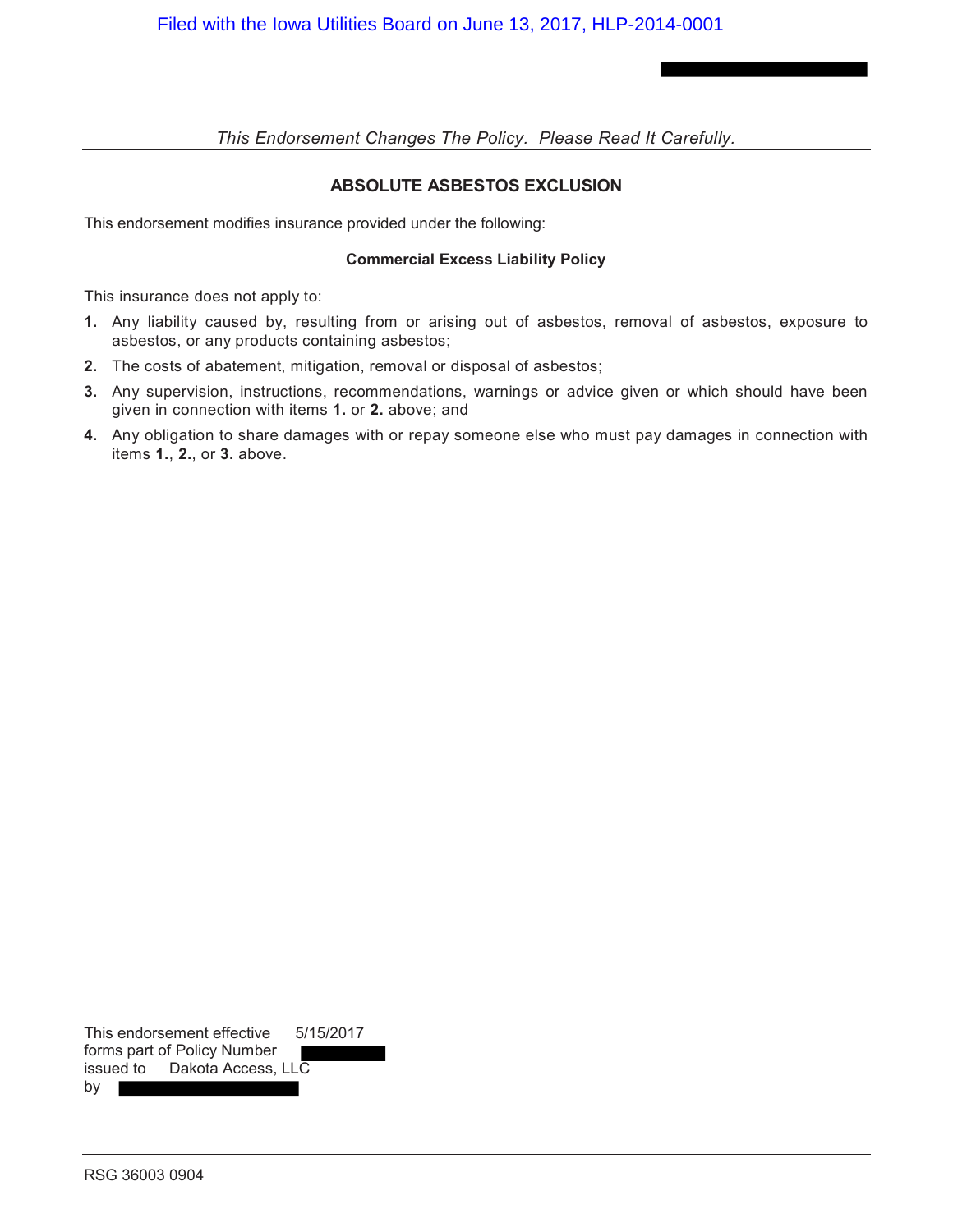# **EXCESS COVERAGE LIMITATION ENDORSEMENT**

This endorsement modifies insurance provided under the following:

## **Commercial Excess Liability Policy**

This insurance shall not apply to any claim, suit or loss (including loss adjustment expense) which is excluded by;

- 1. Any policy shown in the Schedule of Underlying Insurance, or
- 2. Any policy which also applies immediately excess of the limits shown in the SCHEDULE OF UNDERLYING INSURANCE.

|           | This endorsement effective  | 5/15/2017 |
|-----------|-----------------------------|-----------|
|           | forms part of Policy Number |           |
| issued to | Dakota Access, LLC          |           |
| by        |                             |           |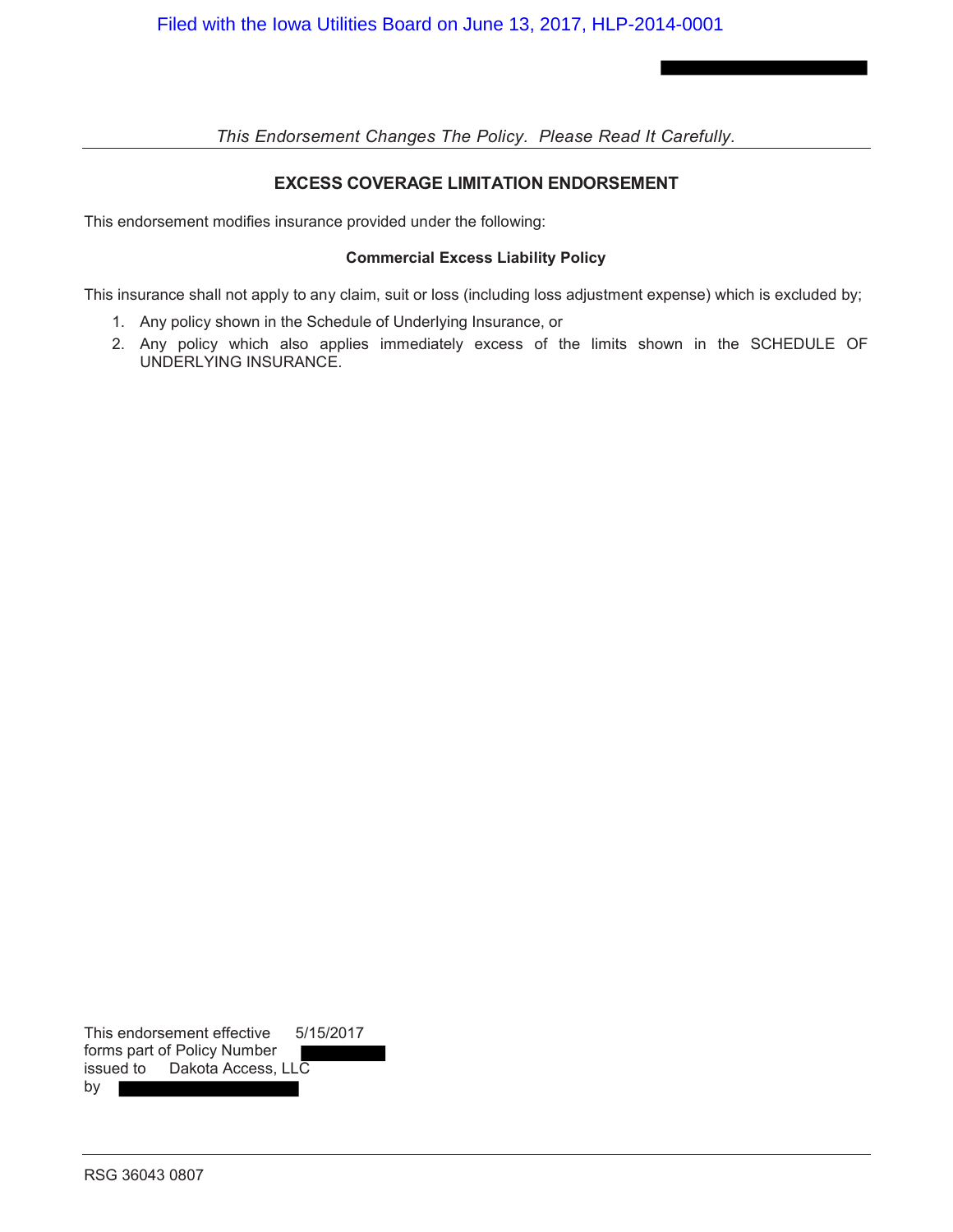# **NONCONTRIBUTORY – AMENDED OTHER INSURANCE**

This endorsement modifies insurance provided under the following:

### **Commercial Excess Liability Policy**

### **SECTION IV – CONDITIONS, 3., Other Insurance** is replaced by:

**3.** This insurance is excess over any other valid and collectible insurance whether primary, excess, contingent or any other basis.

However, this provision will not apply if:

- 1. the other insurance is written specifically to be excess over this insurance; or
- 2. you have agreed in a written contract or agreement that the relevant policies shown in the Schedule of Underlying Insurance and subsequently this policy will apply before any other valid and collectible insurance and would not seek contribution from any other insurance available to the additional insured.

|           | This endorsement effective  | 5/15/2017 |
|-----------|-----------------------------|-----------|
|           | forms part of Policy Number |           |
| issued to | Dakota Access, LLC          |           |
| bv        |                             |           |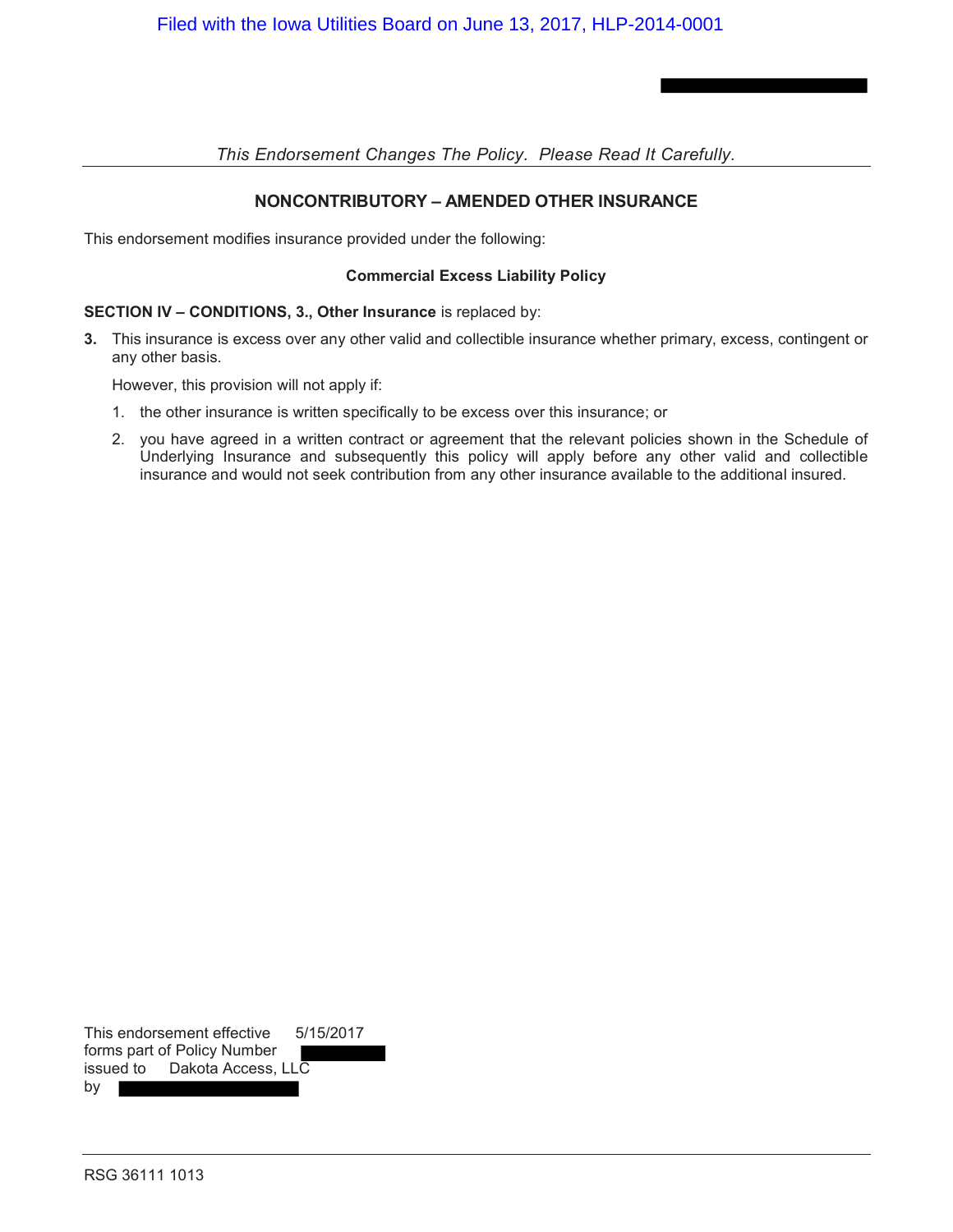# **TEXAS AMENDATORY ENDORSEMENT**

This endorsement modifies insurance provided under the following:

### **Commercial Excess Liability Policy**

- A. Item 2 of Condition 4, Cancellation, is replaced by the following:
	- 2. a. We may cancel this policy by mailing or delivering to the first Named Insured written notice of cancellation, stating the reason for cancellation, at least 10 days before the effective date of cancellation.
		- b. If this policy has been in effect for 60 or fewer days, we can cancel for any reason.
		- c. Except as provided below, we may not cancel a policy of liability insurance that is a renewal or continuation policy or a policy of liability insurance that is in its initial policy period after the 60th day following the date on which the policy was issued:
			- (1) Fraud in obtaining coverage;
			- (2) Failure to pay premiums when due;
			- (3) An increase in hazard within the control of the insured which would produce an increase in rate;
			- (4) Loss of our reinsurance covering all or part of the risk covered by the policy; or
			- (5) If we have been placed in supervision, conservatorship or receivership and the cancellation is approved or directed by the supervisor, conservator or receiver.
- B. The following conditions are added and supersedes any provision to the contrary:
	- 7. NONRENEWAL
		- a. We may elect not to renew this policy by mailing or delivering to the first Named Insured, at the last mailing address known to us, written notice on nonrenewal, stating the reason for nonrenewal, at least 60 days before the expiration date. If notice is mailed or delivered less than 60 days before the expiration date, this policy will remain in effect until the 61st day after the date on which the notice is mailed or delivered. Earned premium for any period of coverage that extends beyond the expiration date will be computed pro rata based on the previous year's premium.
		- b. If notice is mailed, proof of mailing will be sufficient proof of notice.
	- 8. We may not cancel or refuse to renew this policy based solely on the fact that the Insured is an elected official.
	- 9. DUTIES

We will notify the first Named Insured in writing of:

- (a) An initial offer to compromise or settle a claim made or "suit" brought against any insured under this coverage. The notice will be given not later than the 10th day after the date on which the offer is made.
- (b) Any settlement of a claim against the insured made under this policy. The notice shall be given not later than the 30th day after the date of the settlement.

|                             | This endorsement effective   | 5/15/2017 |
|-----------------------------|------------------------------|-----------|
| forms part of Policy Number |                              |           |
|                             | issued to Dakota Access, LLC |           |
| by                          |                              |           |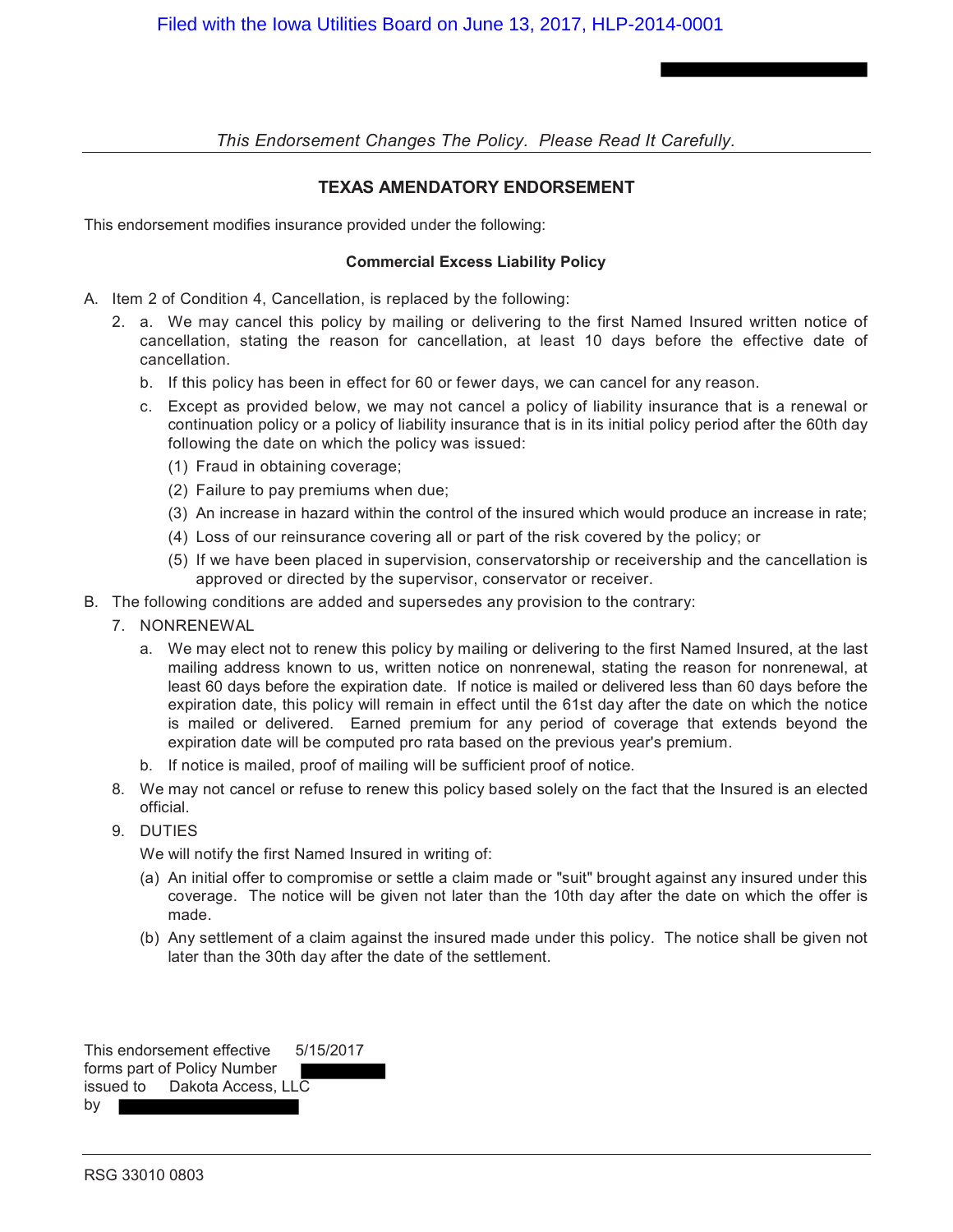# **UNINSURED/UNDERINSURED MOTORIST EXCLUSION**

This endorsement modifies insurance provided under the following:

# **Commercial Excess Liability Policy**

This insurance does not apply to any liability arising out of the following auto coverages:

- **1.** First party physical damage coverage;
- **2.** No-fault coverage;
- **3.** Personal injury protection or auto medical payments coverage; or
- **4.** Uninsured or underinsured motorists coverage.

|                             | This endorsement effective | 5/15/2017 |  |
|-----------------------------|----------------------------|-----------|--|
| forms part of Policy Number |                            |           |  |
| issued to                   | Dakota Access, LLC         |           |  |
| by                          |                            |           |  |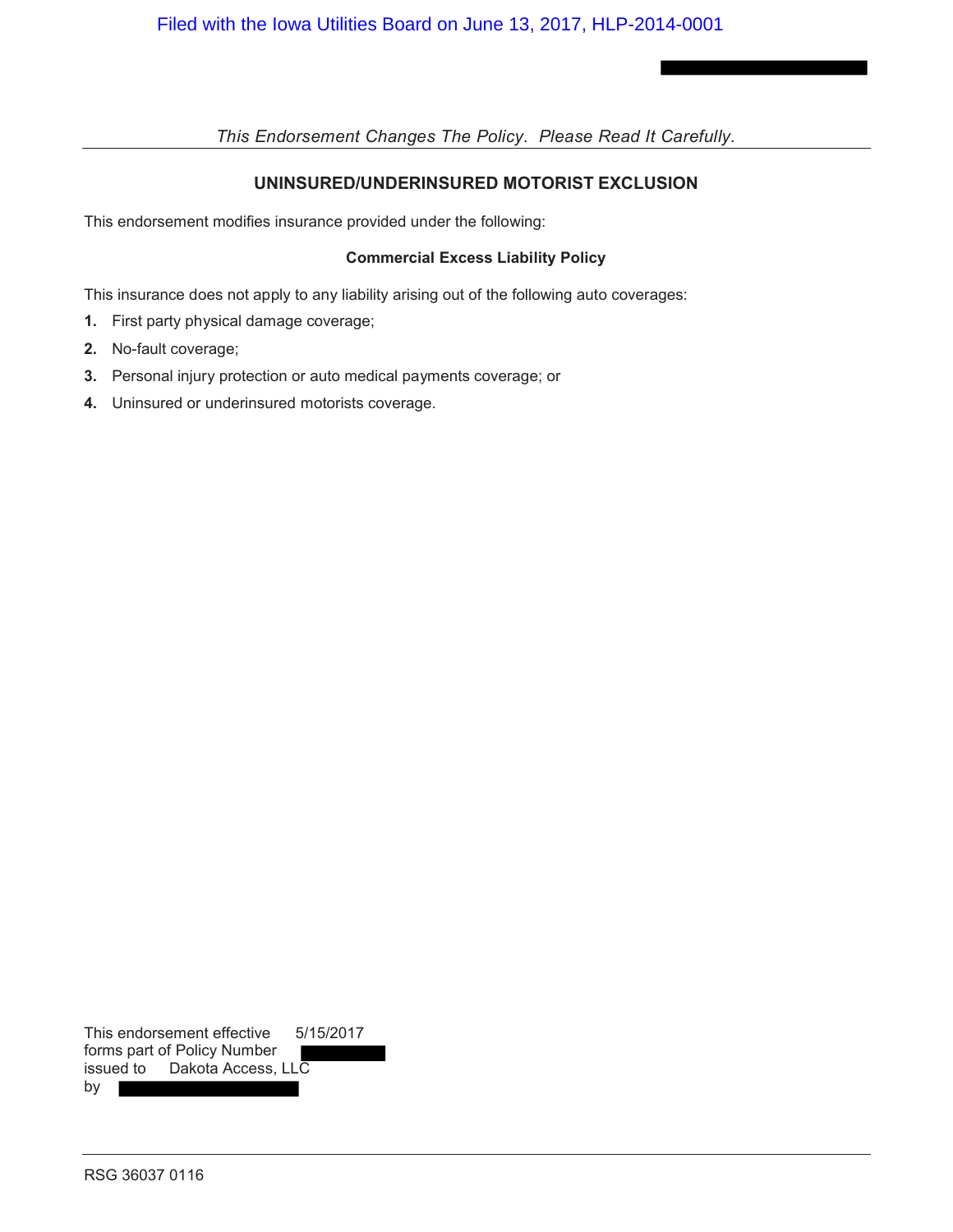## **WAIVER OF SUBROGATION**

This endorsement modifies insurance provided under the following:

### **Commercial Umbrella Liability Policy Commercial Excess Liability Policy**

We agree to waive our right of subrogation against any person or organization to whom or to which you are obligated, prior to any loss, by an "insured contract" to provide such a waiver, but only with respect to "your work", "your product" or facilities owned or used by you.

With respect to the Commercial Excess Liability Policy, the terms "insured contract", "your work" and "your product" have the meaning ascribed to them in the "Underlying Insurance."

This endorsement effective 5/15/2017 forms part of Policy Number issued to Dakota Access, LLC  $by$  |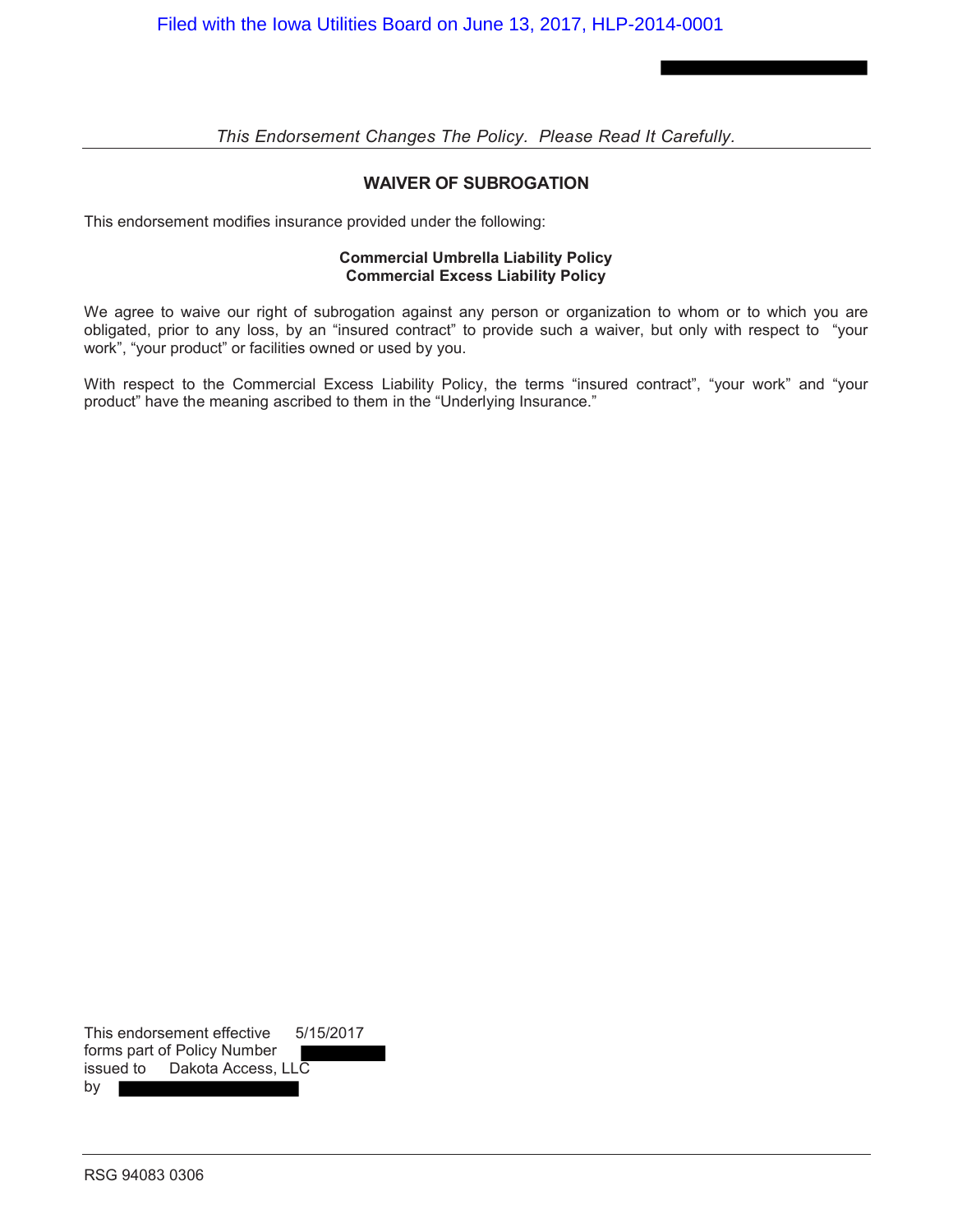# **WAR LIABILITY EXCLUSION**

This endorsement modifies insurance provided under the following:

### **Commercial Excess Liability Policy**

The following is added to SECTION II. - EXCLUSIONS:

Any liability however caused, arising, directly or indirectly, out of:

- **1.** War, including undeclared or civil war; or
- **2.** Warlike action by a military force, including action in hindering or defending against an actual or expected attack, by any government, sovereign or other authority using military personnel or other agents; or
- **3.** Insurrection, rebellion, revolution, usurped power, or action taken by governmental authority in hindering or defending against any of these.

This endorsement effective 5/15/2017 forms part of Policy Number issued to Dakota Access, LLC by I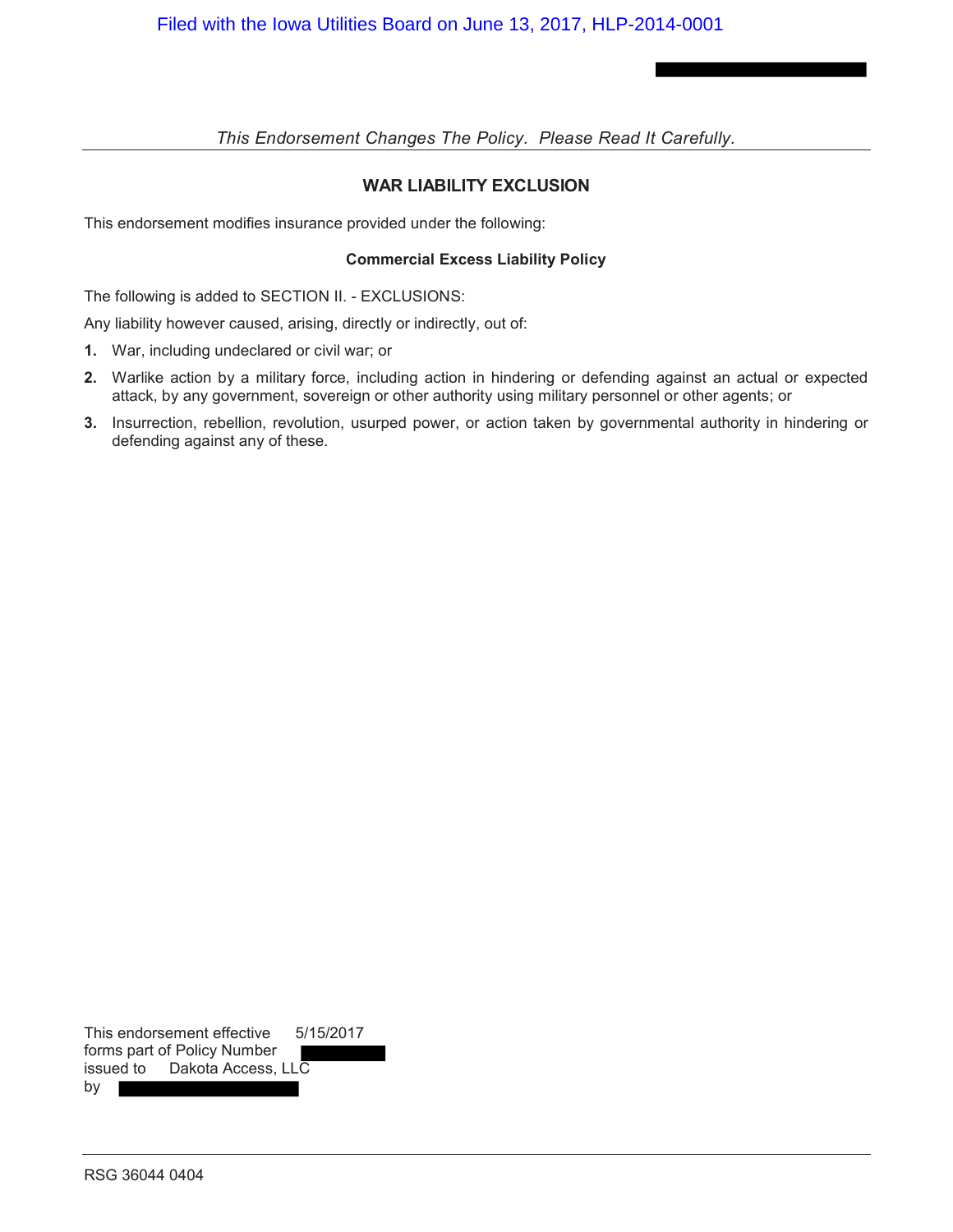# Filed with the Iowa Utilities Board on June 13, 2017, HLP-2014-0001

### **COMMERCIAL EXCESS LIABILITY POLICY**

Various provisions in this policy restrict coverage. Read the entire policy and any underlying insurance carefully to determine rights, duties and what is covered and not covered.

Throughout this policy the words "you" and "your" refer to the Named Insured shown in the Declarations and any other person or organization qualifying as an Insured under the "Underlying Insurance". The words "we" and "us" refer to the COMPANY shown in the DECLARATIONS. Other words and phrases that appear in quotation marks have special meanings. Refer to Definitions (SECTION V).

### **SECTION I – EXCESS LIABILITY INSURANCE**

- 1. Insuring Agreement
	- a. We will pay those sums in excess of the limits shown in Item 6 of the Declarations, Schedule of Underlying Insurance, that you become legally obligated to pay as damages because of injury to which this insurance applies, provided that the "Underlying Insurance" also applies, or would apply but for the exhaustion of its applicable Limits of Insurance.
	- b. This insurance is subject to the same terms, conditions, agreements, exclusions and definitions as the "Underlying Insurance", except:
		- (1) We will have no obligation under this insurance with respect to any claim or suit that is settled without our consent; and
		- (2) With respect to any provisions to the contrary contained in this insurance.
	- c. The amount we will pay for damages shall not exceed the Limits of Insurance stated in Item 4. of the Declarations.
	- d. We will have the right to participate in the defense of claims or suits against you seeking damages because of injury to which this insurance may apply. We will have a duty to defend such claims or suits when the applicable limit of insurance of the "Underlying Insurance" has been exhausted by payment of judgments, settlements and any cost or expense subject to such limit. We may, at our discretion, investigate and settle any claim or suit. Our right and duty to defend end when the applicable limit shown in the Declarations has been used up by our payment of judgments or settlements.

### **SECTION II – EXCLUSIONS**

The exclusions applicable to the "Underlying Insurance" also apply to this insurance.

### **SECTION III – LIMITS OF INSURANCE**

- 1. The Limit of Insurance shown in the Declarations as EACH OCCURRENCE is the most we will pay for damages arising out of any one occurrence or offense.
- 2. The Limit of Insurance shown in the Declarations as AGGREGATE WHERE APPLICABLE shall apply in the same manner as the aggregate limits shown in the SCHEDULE OF UNDERLYING INSURANCE.

### **SECTION IV – CONDITIONS**

If any of the following conditions are contrary to conditions contained in the "Underlying Insurance" the provisions contained in this policy apply.

### 1. **Appeals**

In the event the underlying insurer(s) elects not to appeal a judgment in excess of the limits of the "Underlying Insurance", we may elect to make such an appeal. If we so elect, we shall be liable, in addition to the applicable Limits of Insurance, for all defense expenses we incur.

### 2. **Maintenance of "Underlying Insurance"**

- a. You agree to maintain the "Underlying Insurance" in full force and effect during the term of this policy, and to inform us within 30 days of any replacement or material change of that "Underlying Insurance" by the same or another company. If you do not maintain the "Underlying Insurance" in full force and effect or fail to meet all conditions and warranties of such "Underlying Insurance", this policy shall apply as if those policies were available and collectible.
- b. Reduction or exhaustion of the aggregate limit of any "Underlying Insurance" by payments for judgments, settlements or any costs or expenses subject to that limit, will not be a failure to maintain "Underlying Insurance" in full force and effect.
- c. No statement contained in this condition limits our right to cancel or not renew this policy.